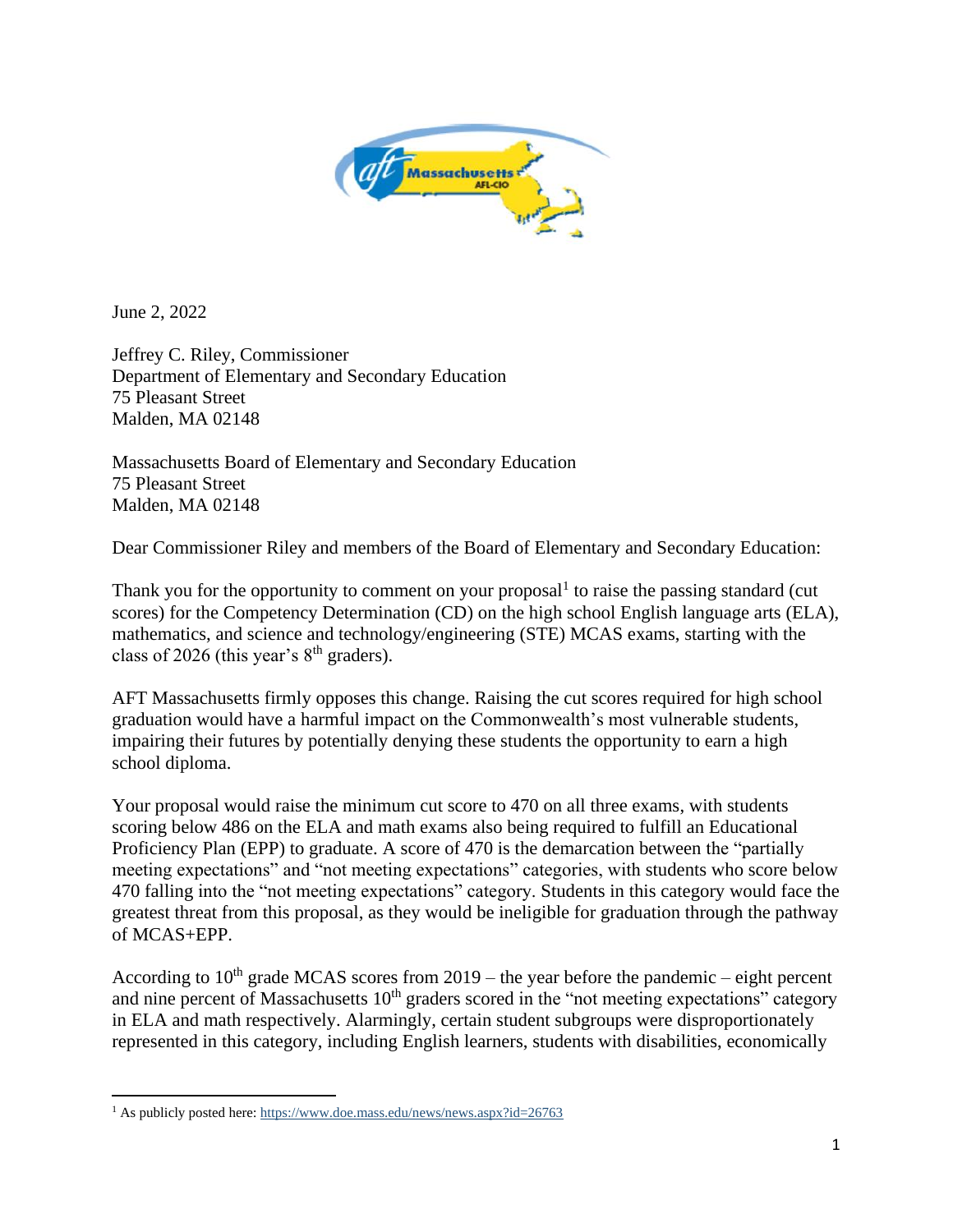disadvantaged students, Black students, and Latinx students. These are the students who are put at greatest risk by your proposal, as the table below demonstrates:

| <b>Student Subgroup</b>  | <b>Percentage Scoring Below 470 ("Not Meeting Expectations")</b> |             |
|--------------------------|------------------------------------------------------------------|-------------|
|                          | <b>ELA</b>                                                       | <b>Math</b> |
|                          |                                                                  |             |
| All students             | 8%                                                               | 9%          |
|                          |                                                                  |             |
| English learners         | 56%                                                              | 42%         |
| Students w/ disabilities | 26%                                                              | 32%         |
| Economically             | 18%                                                              | 19%         |
| disadvantaged students   |                                                                  |             |
| Latinx students          | 19%                                                              | 19%         |
| <b>Black students</b>    | 16%                                                              | 18%         |

## **Percentage of Students Scoring Below 470 on the 10th Grade MCAS: 2019**

Source[: https://profiles.doe.mass.edu/mcas/subgroups2.aspx?linkid=25&orgcode=00000000&fycode=2019&orgtypecode=0&](https://profiles.doe.mass.edu/mcas/subgroups2.aspx?linkid=25&orgcode=00000000&fycode=2019&orgtypecode=0&)

The data above show that your proposal would jeopardize the futures of the Commonwealth's most vulnerable student populations, making it even harder for historically marginalized groups to earn a high school diploma, a critical gateway to college and career success. It begs the question: How does the establishment of new barriers to a high school diploma square with DESE's professed aim of advancing racial and social equity? Your proposal to raise the passing standard appears to be in direct conflict with your larger equity goals—and for that reason alone should be abandoned.

Your proposal would cause other harms as well:

- It would incentivize unproductive and wasteful test prep at the expense of meaningful instruction and student support. High school is a critical make-or-break time for students; schools should be empowered to help students become college-and-career-ready, not sidetracked by a narrow test that has little to no bearing on students' futures.
- It would exacerbate students' stress and anxiety at a time when they are already experiencing unprecedented mental-health challenges arising from the pandemic and other societal pressures.
- It would misleadingly elevate the MCAS as a credible measure of student learning and school quality when research suggests that just the opposite is true. The MCAS does not accurately measure student learning or school quality, and its employment for high-stakes decision-making serves to stigmatize communities of color and perpetuate segregation by race and class.<sup>2</sup>

<sup>&</sup>lt;sup>2</sup> See the research cites in AFT MA's public comments on the Mass. school and district accountability system: [http://ma.aft.org/sites/default/files/aft\\_ma\\_public\\_comments\\_to\\_dese\\_accoountability\\_regs\\_may\\_2022\\_final99.pdf](http://ma.aft.org/sites/default/files/aft_ma_public_comments_to_dese_accoountability_regs_may_2022_final99.pdf)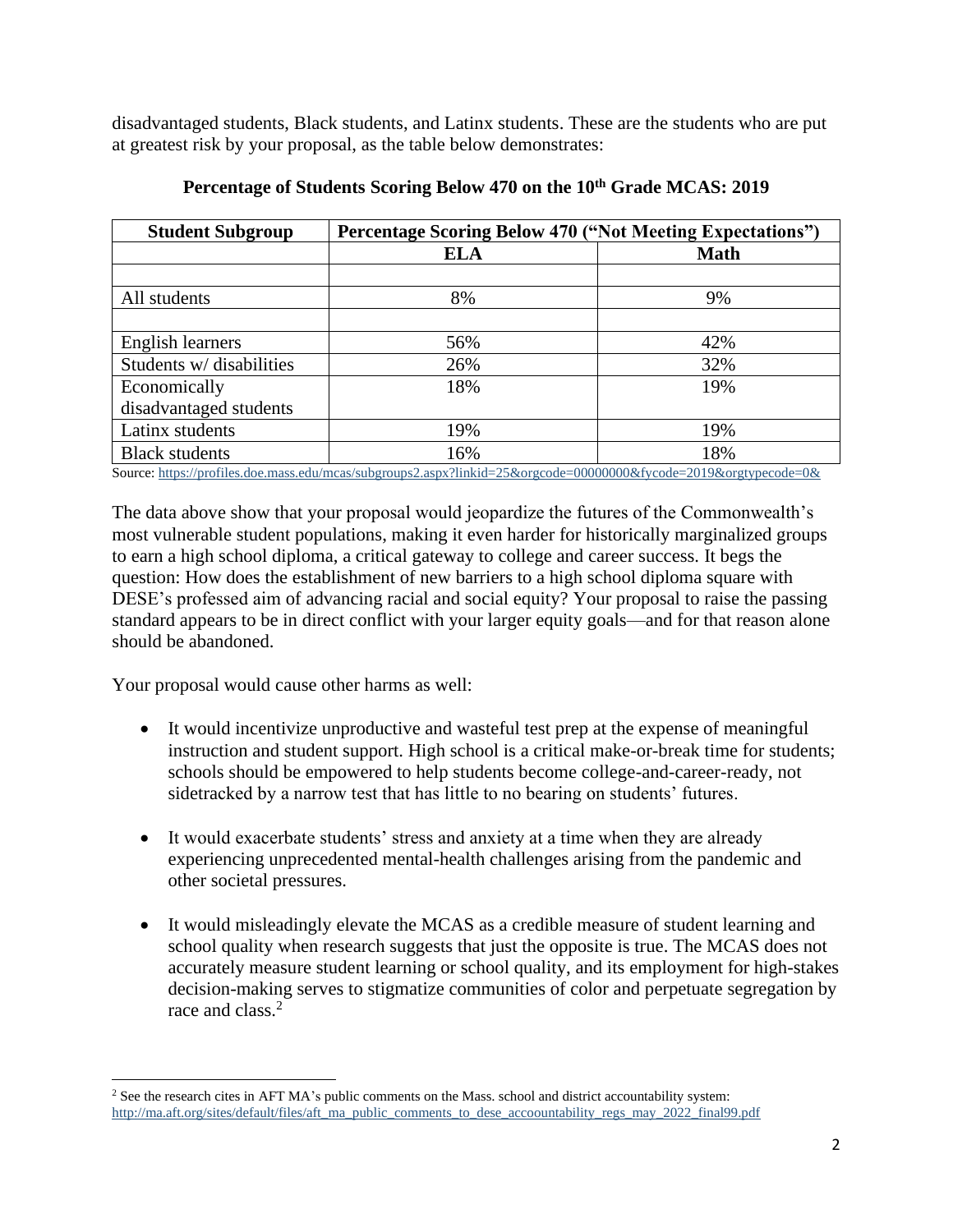We would also like to comment briefly on your reliance on a Brown University study<sup>3</sup> to justify your proposal. While that study shows a relationship between student MCAS scores and longterm college and career outcomes, it strikes us as a textbook example of *correlation, not causation*. Two decades of data show an ironclad link between socioeconomic status and MCAS achievement—that is, more-advantaged students get higher MCAS scores. At the same time, more-advantaged students are also more likely to attend and complete college and secure highpaying jobs, due to family-related privilege. Thus, it's entirely predictable that there's a strong correlation between MCAS scores and college/career success—the correlation is largely a byproduct of family advantage driving both outcomes.

What the Brown study does not explain is how the mere existence of an MCAS-based graduation requirement *causes* the better educational and career outcomes or helps *reduce* inequality. Students from more privileged family backgrounds enjoyed more college and career success before MCAS—and, sadly, this continued to be the case after MCAS was initiated. How does the establishment of an MCAS-based graduation requirement (or raising the passing standard in this case) change that reality?

The existence of unequal outcomes stemming from family background differences is a tale as old as time. Instead of erecting *more* barriers to equitable college and career outcomes, as your proposal would do, the focus should be on mitigating the inequalities that lead to the disparate outcomes in the first place.

## **A Better Path Forward: Expand the EPP Option to More Students**

If you share the concern that raising cut scores would exacerbate rather than reduce inequality, what other options exist? AFT Massachusetts supports the current EPP option as a pathway to graduation and recommends expanding it to a larger pool of students.

Currently, the EPP option is only available to students who score at or above a certain cut score on the MCAS. Under your proposal, that cut score would be raised, restricting the EPP to students who fall in the lower range of the "partially meeting expectations" category.

However, the EPP option could be expanded to include students who fall in the "not meeting expectations" category as well. If the Board and DESE were to pursue an expansion of the EPP option, differentiated pathways could be considered: 1) an EPP Pathway 1 for students who achieve a certain MCAS cut score; and 2) an EPP Pathway 2 for students who do not.

An EPP Pathway 1 could look very similar to what is used now. An EPP Pathway 2 could incorporate all the elements of Pathway 1 but layer on additional safeguards, such as DESE oversight and/or approval at the outset of the plan and a detailed delineation of the courses, assessments, supports, interventions, and other educational and college and career plans that must be part of the pathway. We would recommend creating a special task force – made up of key stakeholder groups – to work with DESE to develop detailed guidance on an expedited timetable.

<sup>3</sup> See agenda item 2 at [https://www.doe.mass.edu/bese/docs/fy2022/2022-04/.](https://www.doe.mass.edu/bese/docs/fy2022/2022-04/)